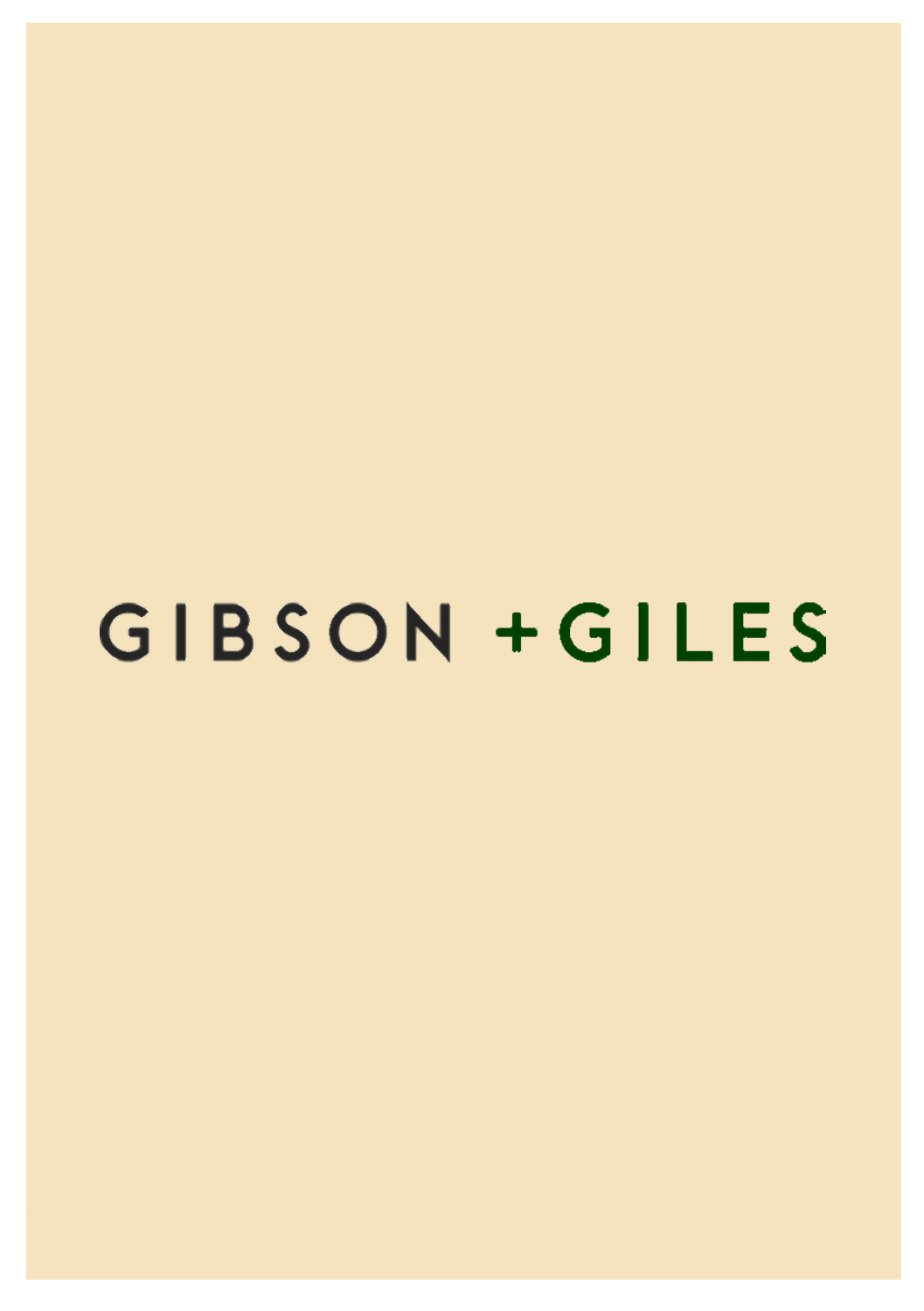# COLD BEVERAGES

| Coca Cola Varieties 600ml          | 5.5 |
|------------------------------------|-----|
| Mt Franklin Still Water            | 4.9 |
| Mt Franklin Sparkling Water        | 5.5 |
| <b>Vitalicious Juices</b>          | 6.5 |
| <b>ROK Margaret River Kombucha</b> | 6.5 |
| Dare Coffee Milks                  | 5.5 |
| <b>Iced Teas</b>                   | 6.5 |
| <b>Red Bull</b>                    | 5.5 |
| Mt Franklin 1L Water               | 7.0 |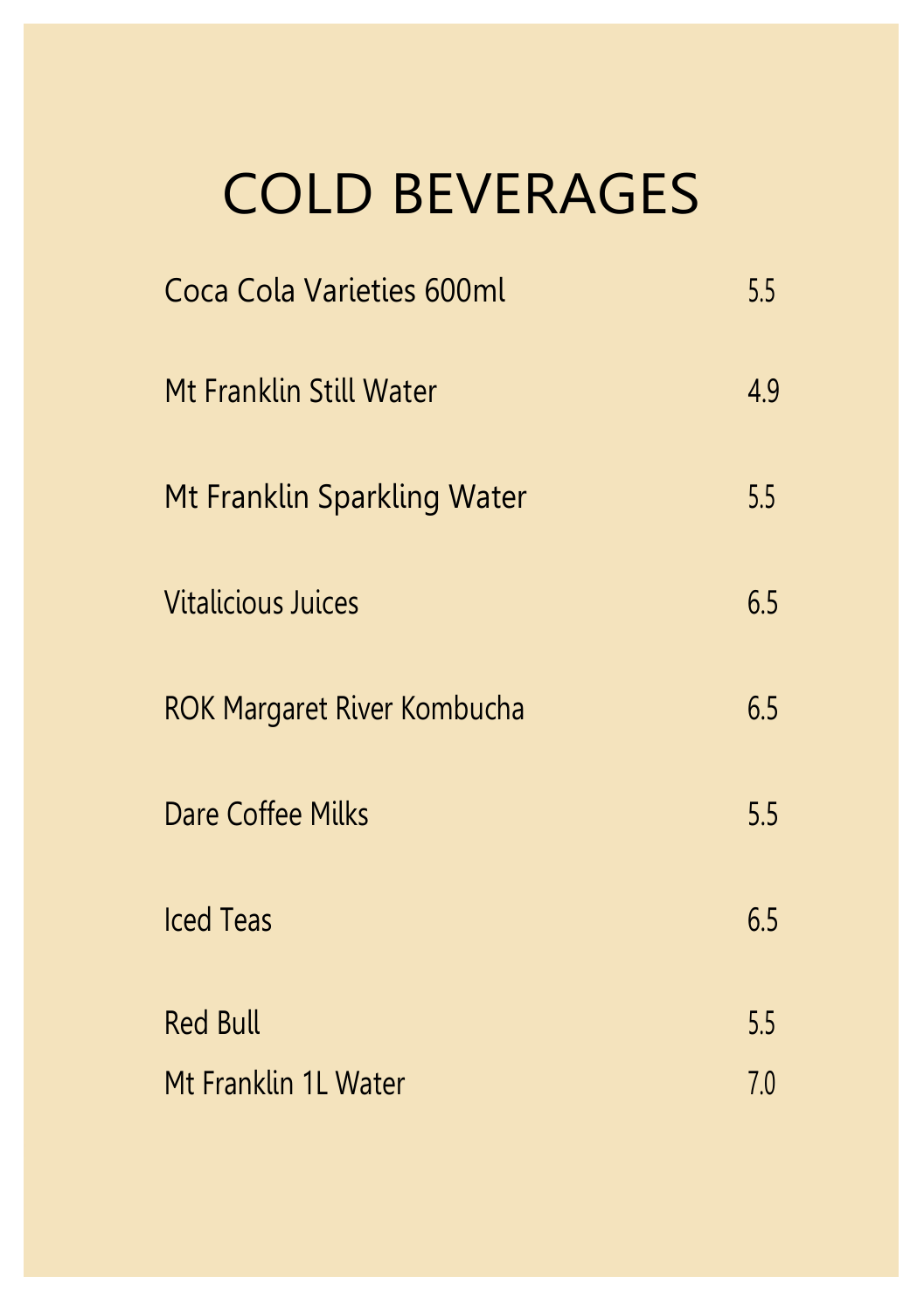# LET'S GET THE DAY **STARTED**

| <b>Breakfast Wrap</b>                   | 12.9 |
|-----------------------------------------|------|
| Deluxe Breakfast Turkish                | 12.9 |
| Bacon, Egg, Brie Brioche                | 12.9 |
| Haloumi, Egg, Spinach Brioche           | 10.9 |
| <b>Smoked Salmon Bagel</b>              | 12.5 |
| Leg Ham & Cheddar Croissant             | 9.5  |
| <b>Fresh Fruit Platter</b>              | 9.5  |
| <b>HCT</b>                              | 9.9  |
| <b>Chocolate Croissant and Escargot</b> | 5.0  |

Please See Our Fridges for Full Options

#### GIBSON + GILES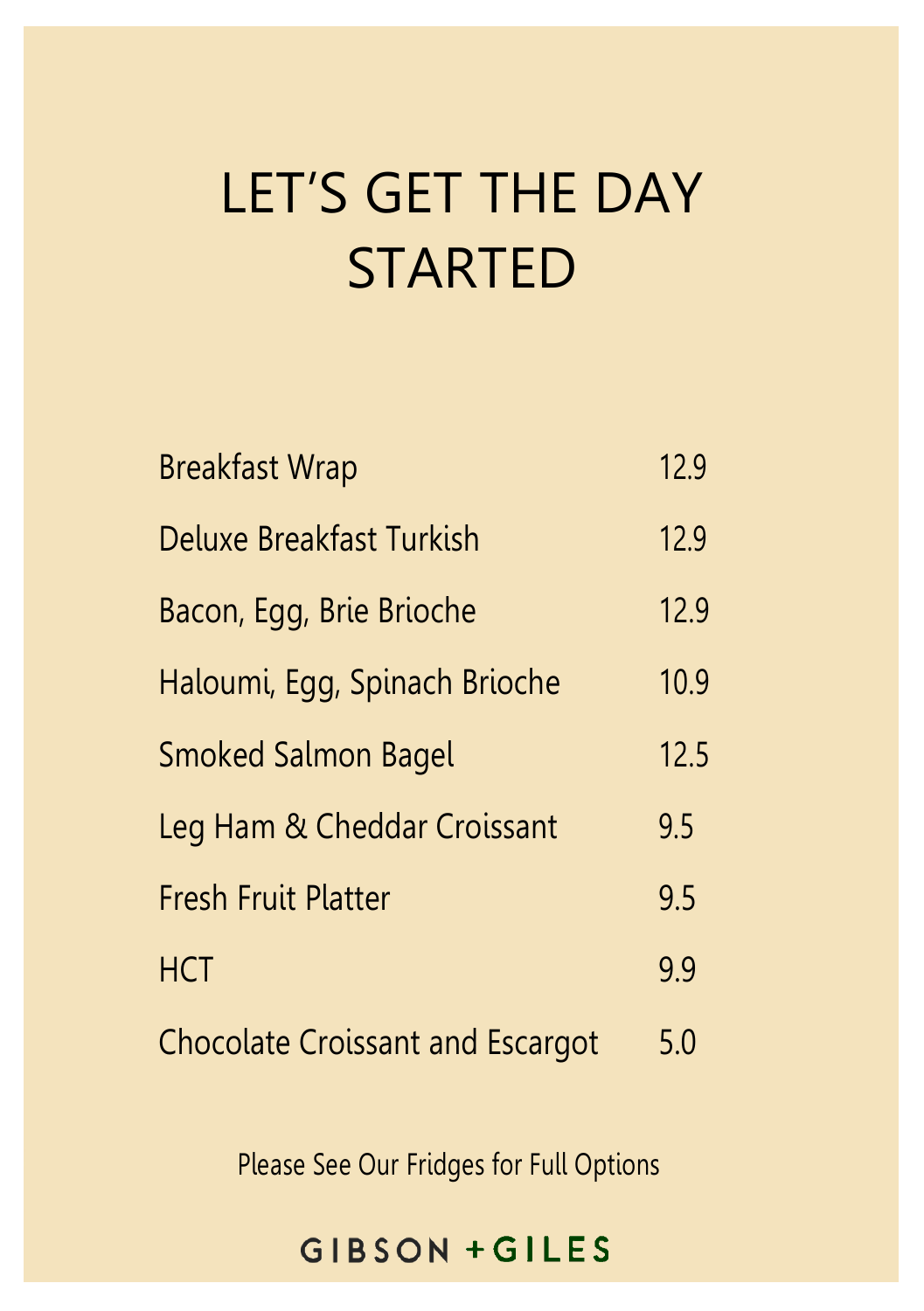### SOMETHING SAVOURY

| <b>Butter Chicken Pie</b> | 9.5          |
|---------------------------|--------------|
| <b>Chunky Steak Pie</b>   | 9.5          |
| <b>Beef Rendang Pie</b>   | 9.5          |
| <b>Quiche Spinach</b>     | 8.5          |
| Quiche Lorraine           | 8.5          |
| Sausage Roll              | 9.5          |
| Spinach & Ricotta Roll    | 8.5          |
| <b>Smokey Bacon Roll</b>  | 8.5          |
| <b>Salads</b>             | 13.9 to 15.9 |

#### GIBSON +GILES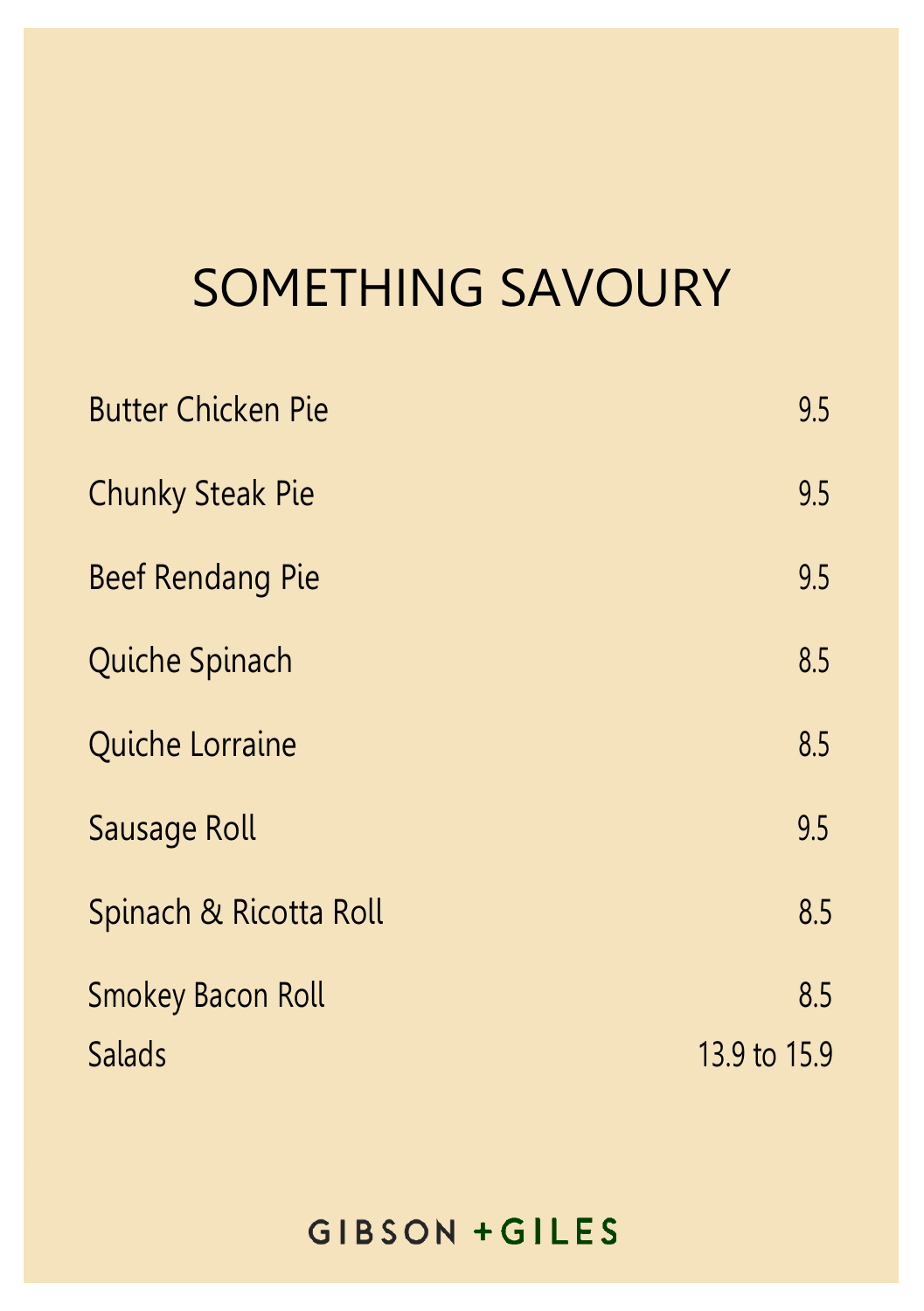## SOMETHING SWEET

| <b>Assorted Muffins</b>             | 5.9 |
|-------------------------------------|-----|
| <b>Triple Chocolate Cookie</b>      | 4.9 |
| Marble /Passionfruit Melting Moment | 4.9 |
| <b>Gluten Free Cookie</b>           | 4.9 |
| Lemon Myrtle Shortbread             | 3.5 |
| <b>Banana Bread</b>                 | 5.0 |
| <b>Raw Balls</b>                    | 5.8 |
| <b>Assorted Slices</b>              | 5.2 |

#### GIBSON + GILES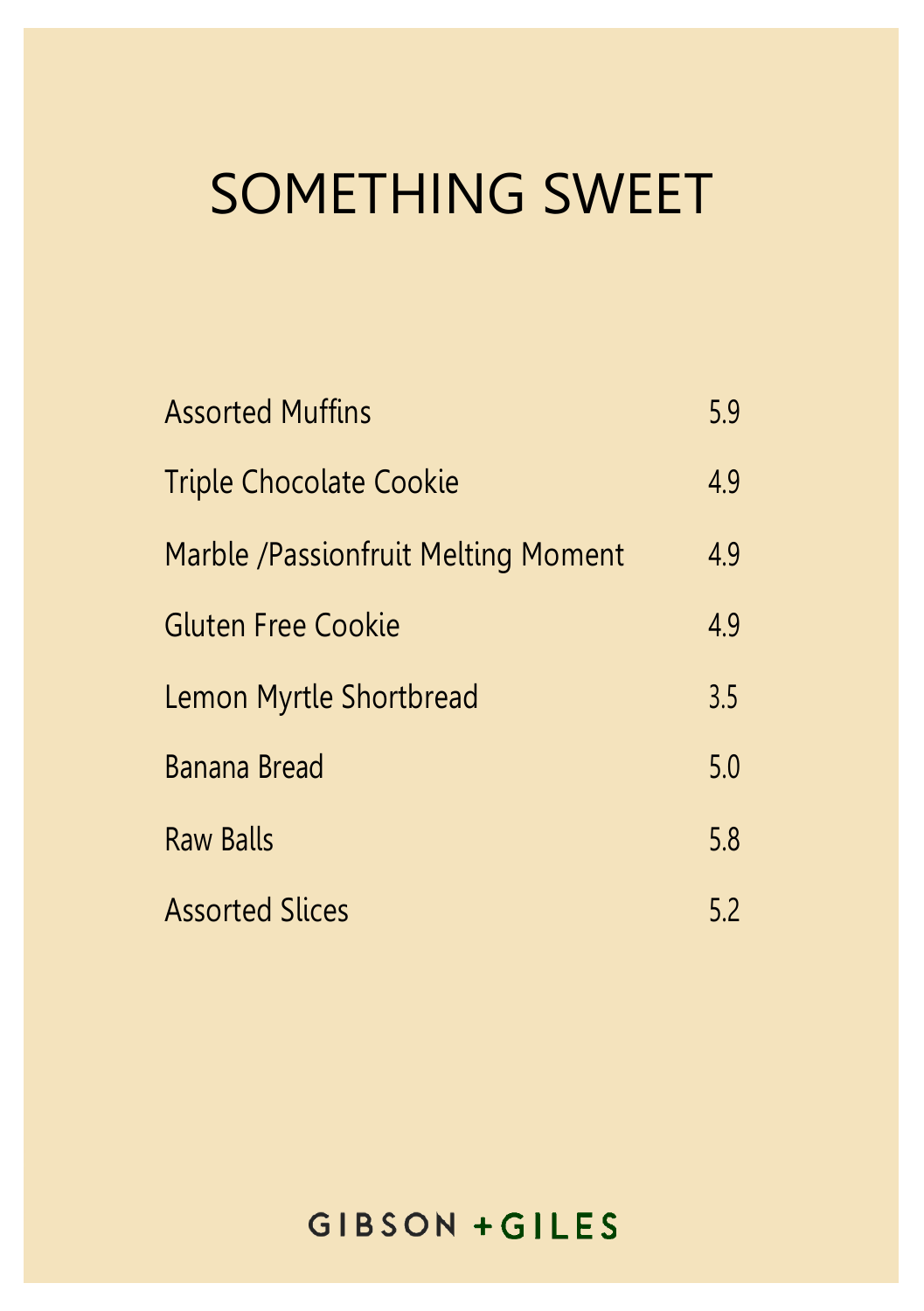### **WINES**

|                                     | <b>150ml</b> | 250ml | <b>Bottle</b> |
|-------------------------------------|--------------|-------|---------------|
| <b>SPARKLING WINES</b>              |              |       |               |
| Morgan's Bay Sparkling Cuvee        | 9            |       | 35            |
| <b>WHITE</b>                        |              |       |               |
| Hartog's Plate SBS (WA)             | 9            | 13    | 35            |
| 821 South SB (WA)                   | 10           | 15    | 42            |
| Fifth Leg Chardonnay (WA)           | 12           | 18    | 50            |
| <b>MOSCATO</b>                      |              |       |               |
| <b>Rosemount Encore Moscato</b>     | 9            | 13    | 35            |
| <b>ROSE</b>                         |              |       |               |
| Fifth Leg Rose (WA)                 | 12           | 18    | 50            |
| <b>RED</b>                          |              |       |               |
| Hartog's Plate Cabernet Merlot (WA) | 9            | 13    | 35            |
| Fifth Leg Shiraz (WA)               | 12           | 18    | 50            |
| The Gables Cabernet Sauvignon       | 13           | 19    | 55            |
|                                     |              |       |               |

#### GIBSON + GILES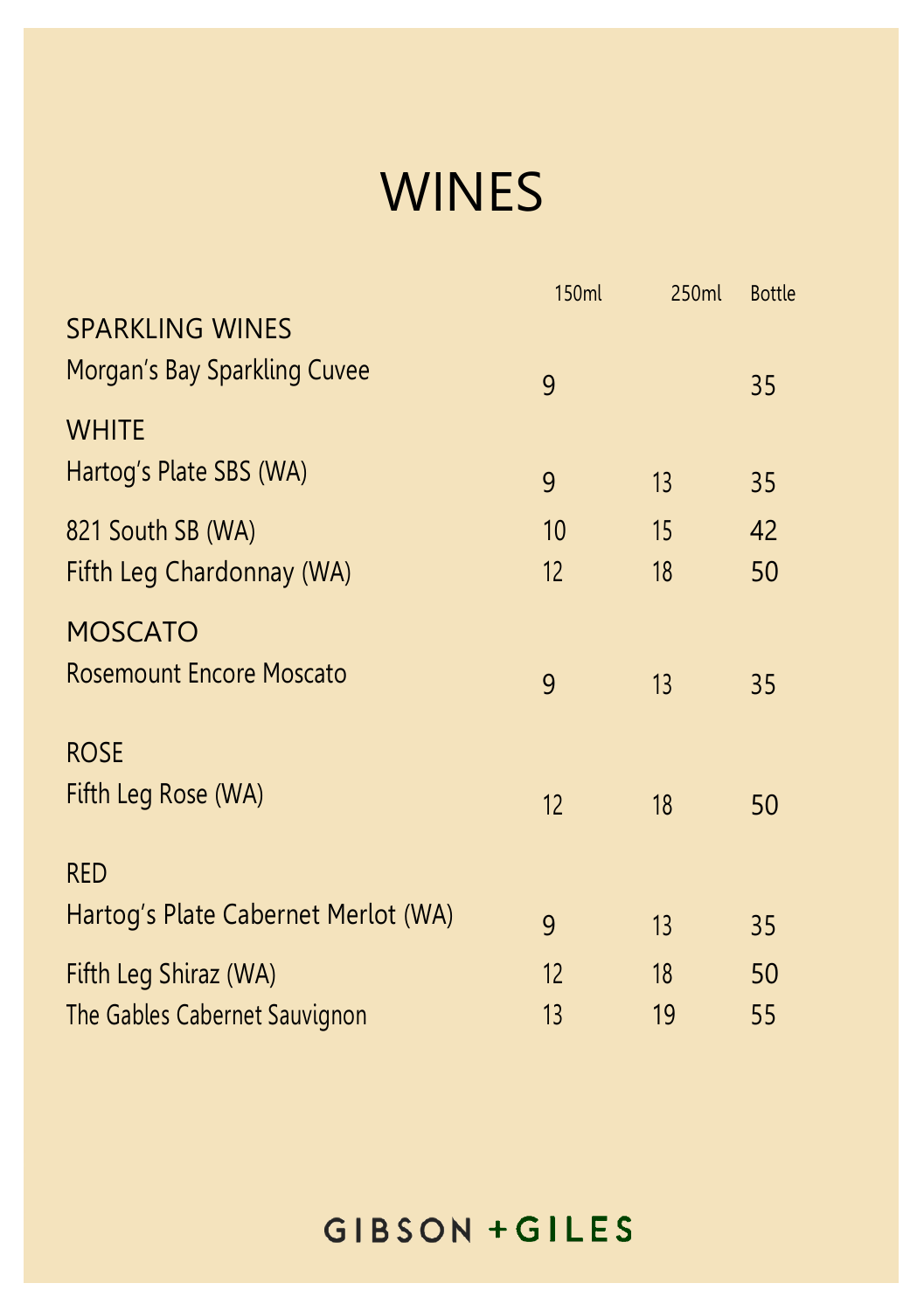## BEERS AND CIDERS

| Emu                              | 8  |
|----------------------------------|----|
| Single Finn                      | 12 |
| Little Creatures Rogers          | 10 |
| <b>Little Creatures Pale Ale</b> | 11 |
| Corona                           | 10 |
| Gage Roads Beers                 | 10 |
| 150 Lashes                       | 10 |
| Little Creatures Pipsqueak       | 11 |
| <b>Smirnoff Ice Red</b>          | 11 |
| Gordon's Gin & Tonic             | 11 |
| Jack Daniels & Cola              | 11 |
| Bundaberg Rum & Cola             | 11 |
| Jim Beam & Cola                  | 11 |